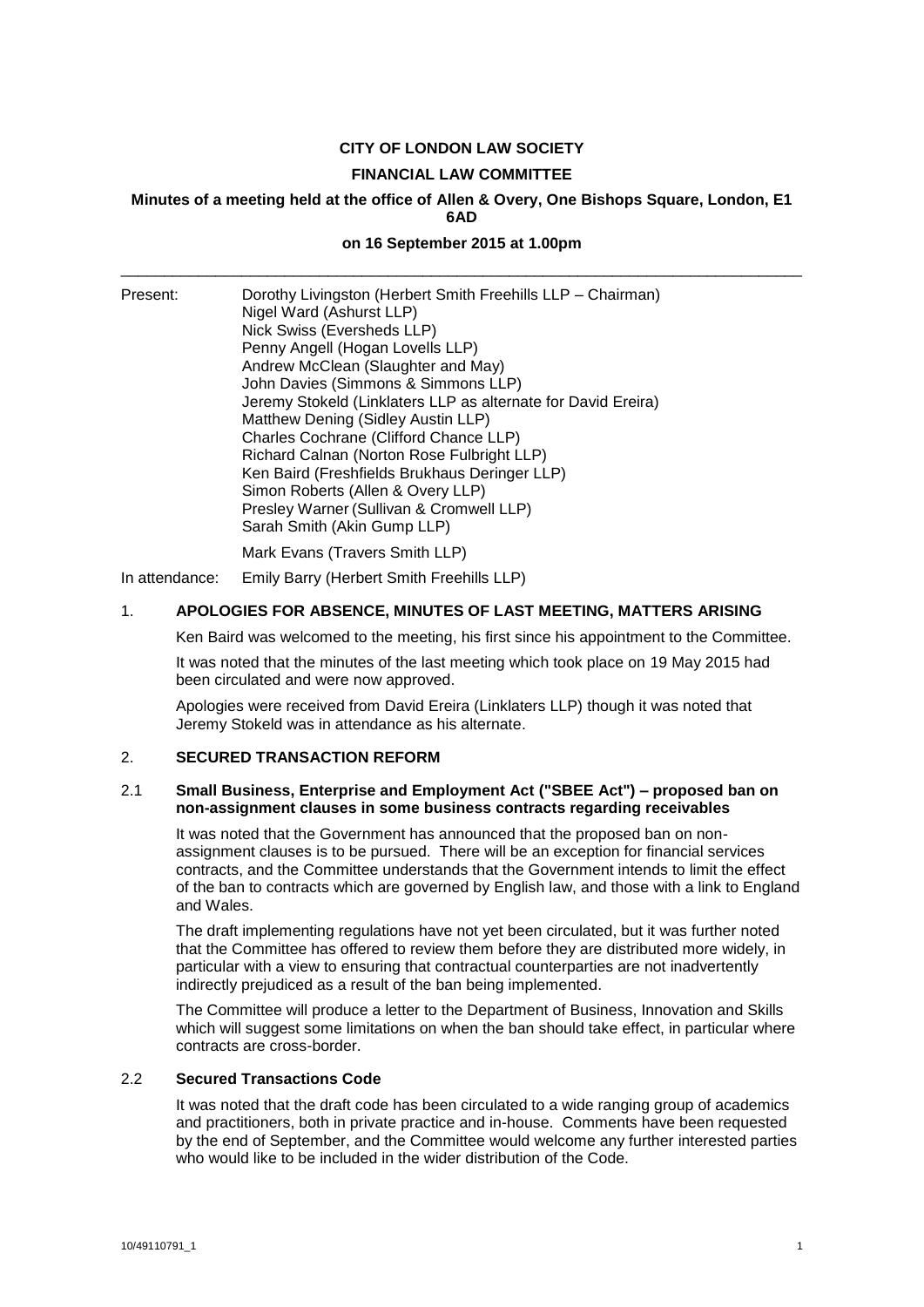# 2.3 **Secured Transactions Law Reform Project**

It was noted that certain papers had been added to the updated web page.

# 2.4 **Bills of Sale**

It was noted that, following publication of the Law Commission consultation papers on Bills of Sale in September 2015, it is proposed that mortgages over goods other than vehicles should continue to be required to be registered at the High Court. The Committee noted that, particularly where unincorporated businesses are concerned, it might be more efficient for any register to be maintained by Companies House, rather than the High Court. It was further noted that the Committee would respond to the Law Commission Consultation Paper by the deadline of 9 December 2015.

# 2.5 **Cape Town Treaty Ratification (Aircraft)**

It was noted that further developments are awaited.

#### 2.6 **Financial Collateral Arrangements (No. 2) Regulations 2003**

Following submission of the Financial Markets Law Committee's letter to HM Treasury ("**HMT**") on 13 April 2015 and a meeting between HMT representatives and the Financial Markets Law Committee on 30 July 2015, the Financial Markets Law Committee has been asked to submit a memorandum summarising the issues arising as a result of the legal uncertainty regarding the meaning of "possession", "control" and "excess financial collateral.

It was noted that this only deals with the main issue of legal uncertainty and not other points that the Committee is aware of. It was therefore agreed that the Committee would submit a further letter seeking clarity on these additional points following submission of the Financial Markets Law Committee's memorandum.

### 2.7 **Releases of security (no payment of debt) and Companies House Forms MR04 and MR05**

It was noted that problems have been arising in practice where, for example, one chargor is released from its obligations under a multi-chargor debenture but there is no repayment of debt, since the wording of the current Companies House forms does not allow for this. The Committee is collecting practical examples of this, with a view to addressing the problem.

#### 2.8 **Response to G McCormack Questionnaire**

The Committee noted that it will submit its comments by the end of the month as requested.

#### 3. **INSOLVENCY – INSOLVENCY SERVICE CALL FOR EVIDENCE: EUROPEAN COMMISSION RECOMMENDATION ON A NEW APPROACH TO BUSINESS FAILURES AND INSOLVENCY**

It was noted that the call for evidence has closed, and the UK response, following consultation, suggested that no changes were needed in the UK to meet the concerns raised in the EU Commission's consultation paper. Further developments awaited.

#### 4. **CSD REGULATION 2014 (ARTICLE 3(2))**

Further developments awaited.

# 5. **SECURITISATION MARKET**

# 5.1 **Commission Consultation on a Framework for High Quality Securitisation** Further developments awaited.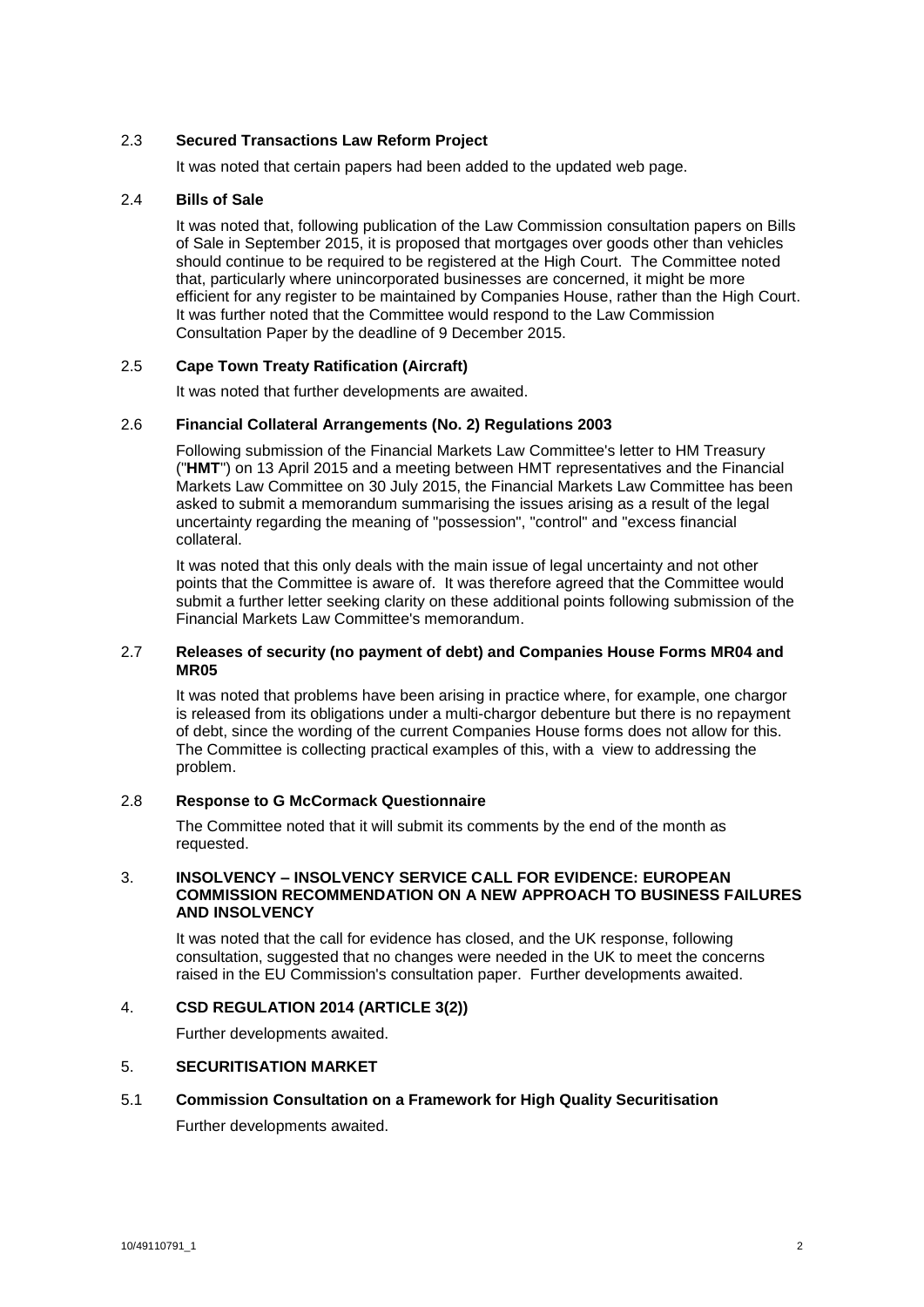### 5.2 **Capital Markets Union**

Further developments awaited.

# 6. **FINANCIAL STABILITY**

# 6.1 **Banking Reform Act 2013, Bail-in, EU Recovery and Resolution Directive proposal and Structural Regulation**

# 6.1.1 **EU Banking Recovery and Resolution Directive ("BRRD")**

It was noted that responses had been requested by 26 August and that further developments are now awaited.

# 6.1.2 **Article 55 BRRD**

The Committee noted that there is considerable uncertainty in relation to the impact of this article on banks, for example in relation to its application to secured transactions. The Committee further noted that it would be useful for a working group to be formed to try to achieve a consensus on this point.

# 6.1.3 **EBA Final Guidelines on when an institution shall be considered as failing or likely to fail**

Further developments awaited.

# 7. **FCA**

# 7.1 **FCA wholesale market study into investment and corporate banking**

The Committee noted that the FCA will be investigating:

- the transparency of process in relation to new issues of debt and equity securities and in IPOs;
- client choice and behaviour and the impact of syndication;
- how bundling and cross-subsidisation affect competition; and
- the potential benefits of reducing regulatory barriers to firms entering or expanding into primary markets.

Also, on 29 May 2015 the Payment Systems Regulator (a division of the FCA with its own competition law powers) published terms of reference for a market investigation of the supply of indirect access to payment systems by clearing members, covering all the main UK payment systems. The Committee understands that it is also planning a market investigation into the ownership and competitiveness of infrastructure provision for the UK systems since much of this infrastructure is currently owned by the clearing members.

Further developments awaited.

# 7.2 **Competition concurrency**

The Committee noted that new powers came into force on 1 April 2015 giving the FCA the ability to enforce infringements of competition law; additional powers to conduct market studies and powers to refer markets to the Competition and Markets Authority ("**CMA**") for in-depth investigation with regard to financial services. The CMA can also exercise these powers. The Committee further noted that further developments are awaited following final FCA guidance being published 15 July 2015.

#### 8. **E-SIGNATURES**

The Committee noted that Linklaters has been pioneering the use of e-signatures for signings on a number of recent financing transactions. They have consulted Mark Hapgood QC who has provided a very positive opinion to support the initiative. They would